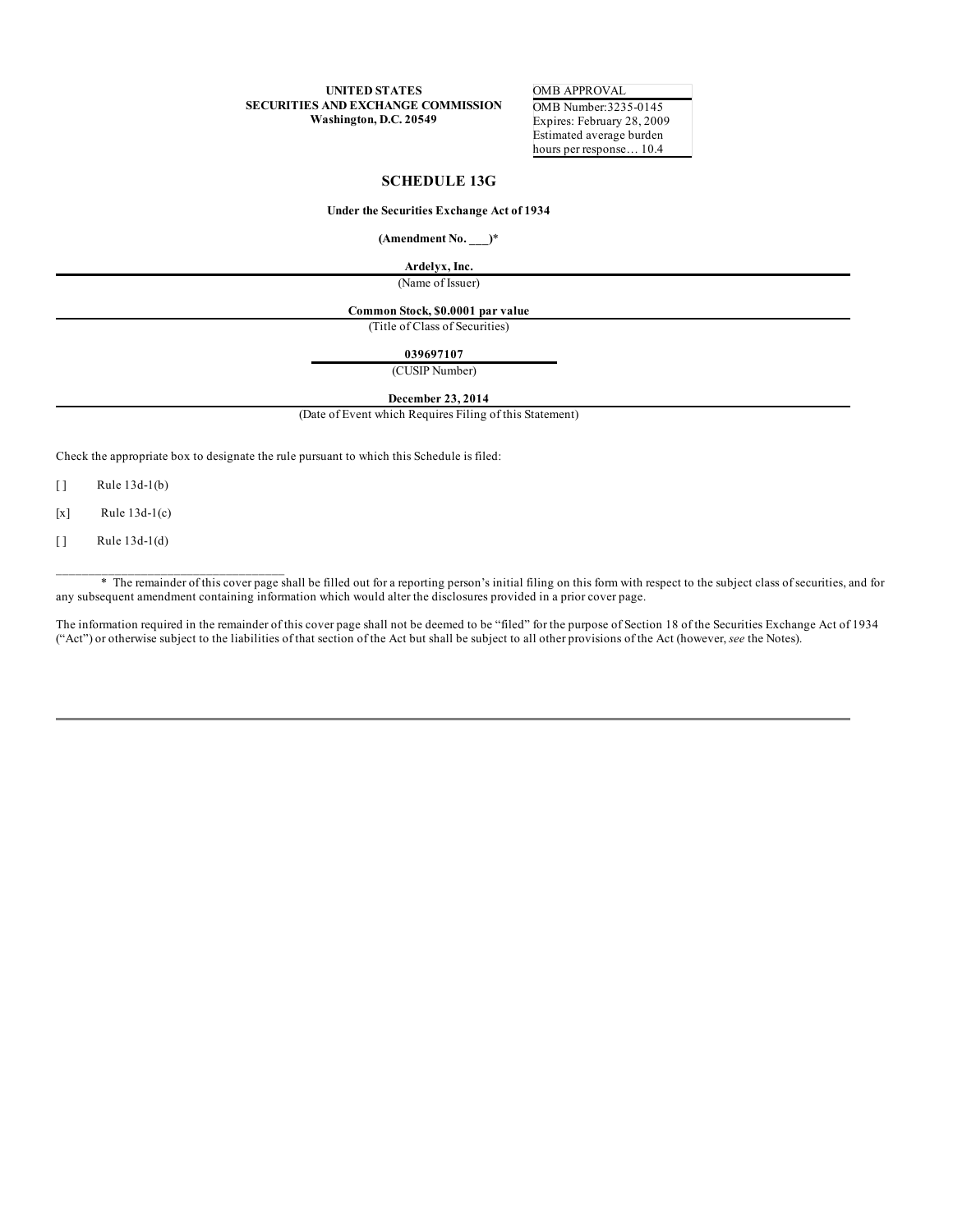| $\mathbf{1}$   | Names of Reporting Persons.<br>I.R.S. Identification Nos. of above persons (entities only) |                                                             |
|----------------|--------------------------------------------------------------------------------------------|-------------------------------------------------------------|
|                |                                                                                            |                                                             |
|                | Cormorant Global Healthcare Master Fund, LP                                                |                                                             |
| $\overline{c}$ | Check the Appropriate Box if a Member of a Group (See Instructions)                        |                                                             |
|                | (a)<br>$[ \ ]$<br>(b)<br>$\lceil x \rceil$                                                 |                                                             |
| 3              | SEC Use Only                                                                               |                                                             |
| 4              | Citizenship or Place of Organization.                                                      |                                                             |
|                | Cayman Islands                                                                             |                                                             |
|                |                                                                                            | 5 Sole Voting Power                                         |
|                |                                                                                            | 0 shares                                                    |
|                |                                                                                            | 6 Shared Voting Power                                       |
|                | Number                                                                                     | 952,000 shares (1,003,500)                                  |
|                | of Shares                                                                                  | shares as of the filing date)                               |
|                | Beneficially<br>Owned by                                                                   | Refer to Item 4 below.                                      |
|                | Each                                                                                       | 7 Sole Dispositive Power                                    |
|                | Reporting<br>Person With                                                                   | 0 shares                                                    |
|                |                                                                                            | 8 Shared Dispositive Power                                  |
|                |                                                                                            | 952,000 shares (1,003,500)<br>shares as of the filing date) |
|                |                                                                                            | Refer to Item 4 below.                                      |
| $\overline{9}$ | Aggregate Amount Beneficially Owned by Each Reporting Person                               |                                                             |
|                | 952,000 shares $(1,003,500$ shares as of the filing date)                                  |                                                             |
|                | Refer to Item 4 below.                                                                     |                                                             |
| 10             | Check if the Aggregate Amount in Row (9) Excludes Certain Shares (See Instructions) [] N/A |                                                             |
| 11             | Percent of Class Represented by Amount in Row (9)*                                         |                                                             |
|                | 5.13% $(5.41\%$ as of the filing date)                                                     |                                                             |
|                | Refer to Item 4 below.                                                                     |                                                             |
| 12             | Type of Reporting Person (See Instructions)                                                |                                                             |
|                | PN (Partnership)                                                                           |                                                             |
|                |                                                                                            |                                                             |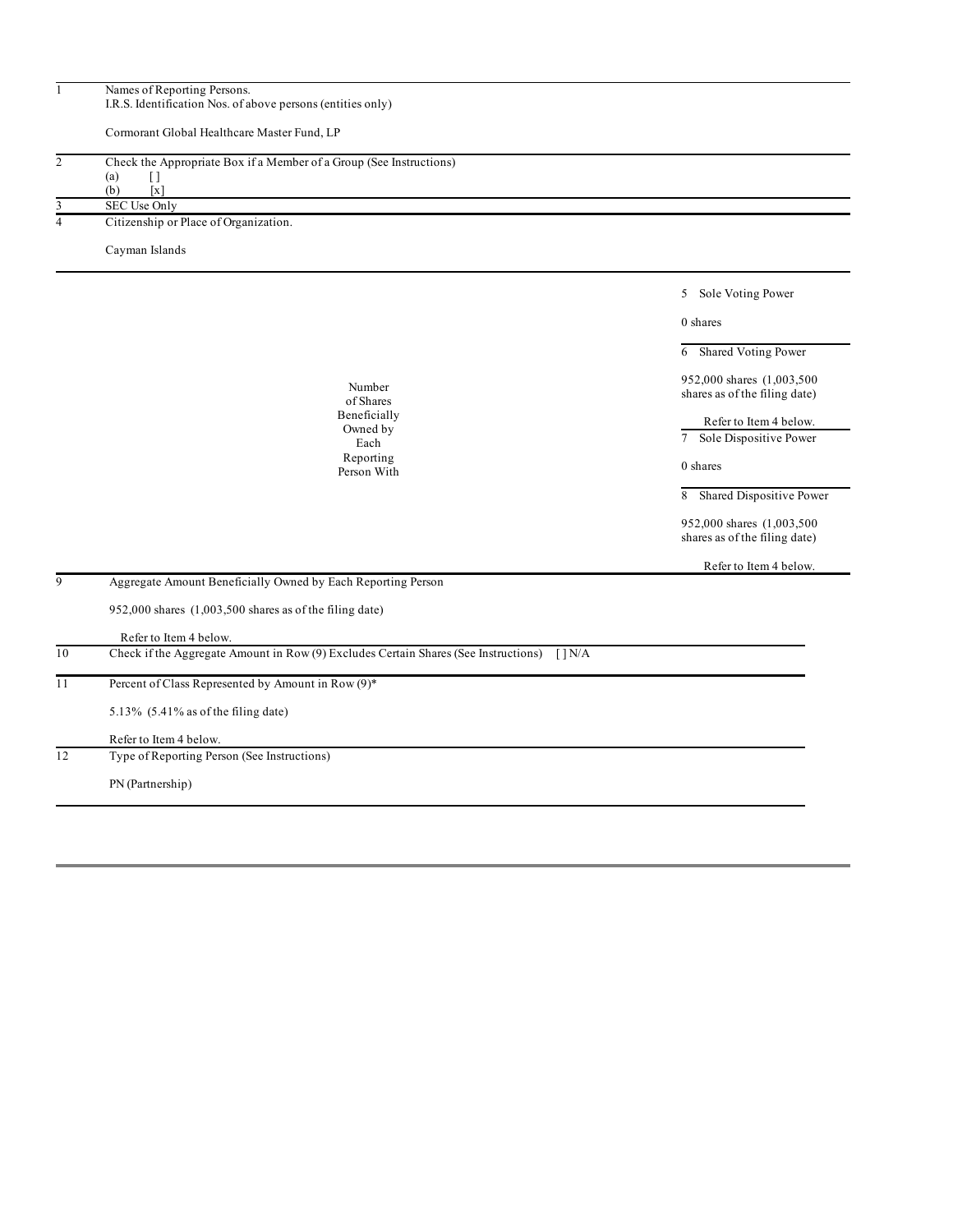| $\mathbf{1}$        | Names of Reporting Persons.<br>I.R.S. Identification Nos. of above persons (entities only)                                               |                                                             |
|---------------------|------------------------------------------------------------------------------------------------------------------------------------------|-------------------------------------------------------------|
|                     | Cormorant Global Healthcare GP, LLC                                                                                                      |                                                             |
| $\overline{2}$<br>3 | Check the Appropriate Box if a Member of a Group (See Instructions)<br>(a)<br>$[ \ ]$<br>(b)<br>$\lceil x \rceil$<br><b>SEC Use Only</b> |                                                             |
| $\overline{4}$      | Citizenship or Place of Organization.                                                                                                    |                                                             |
|                     | Delaware                                                                                                                                 |                                                             |
|                     |                                                                                                                                          | 5 Sole Voting Power                                         |
|                     |                                                                                                                                          | 0 shares                                                    |
|                     |                                                                                                                                          | Shared Voting Power<br>6                                    |
|                     | Number                                                                                                                                   | 952,000 shares (1,003,500)<br>shares as of the filing date) |
|                     | of Shares<br>Beneficially<br>Owned by                                                                                                    | Refer to Item 4 below.                                      |
|                     | Each<br>Reporting                                                                                                                        | Sole Dispositive Power<br>$7^{\circ}$                       |
|                     | Person With                                                                                                                              | 0 shares                                                    |
|                     |                                                                                                                                          | Shared Dispositive Power<br>8                               |
|                     |                                                                                                                                          | 952,000 shares (1,003,500)<br>shares as of the filing date) |
|                     |                                                                                                                                          | Refer to Item 4 below.                                      |
| 9                   | Aggregate Amount Beneficially Owned by Each Reporting Person                                                                             |                                                             |
|                     | 952,000 shares $(1,003,500$ shares as of the filing date)                                                                                |                                                             |
|                     | Refer to Item 4 below.                                                                                                                   |                                                             |
| 10                  | Check if the Aggregate Amount in Row (9) Excludes Certain Shares (See Instructions) [] N/A                                               |                                                             |
| 11                  | Percent of Class Represented by Amount in Row (9)*                                                                                       |                                                             |
|                     | 5.13% $(5.41\%$ as of the filing date)                                                                                                   |                                                             |
|                     | Refer to Item 4 below.                                                                                                                   |                                                             |
| 12                  | Type of Reporting Person (See Instructions)                                                                                              |                                                             |
|                     | OO (Limited Liability Company)                                                                                                           |                                                             |
|                     |                                                                                                                                          |                                                             |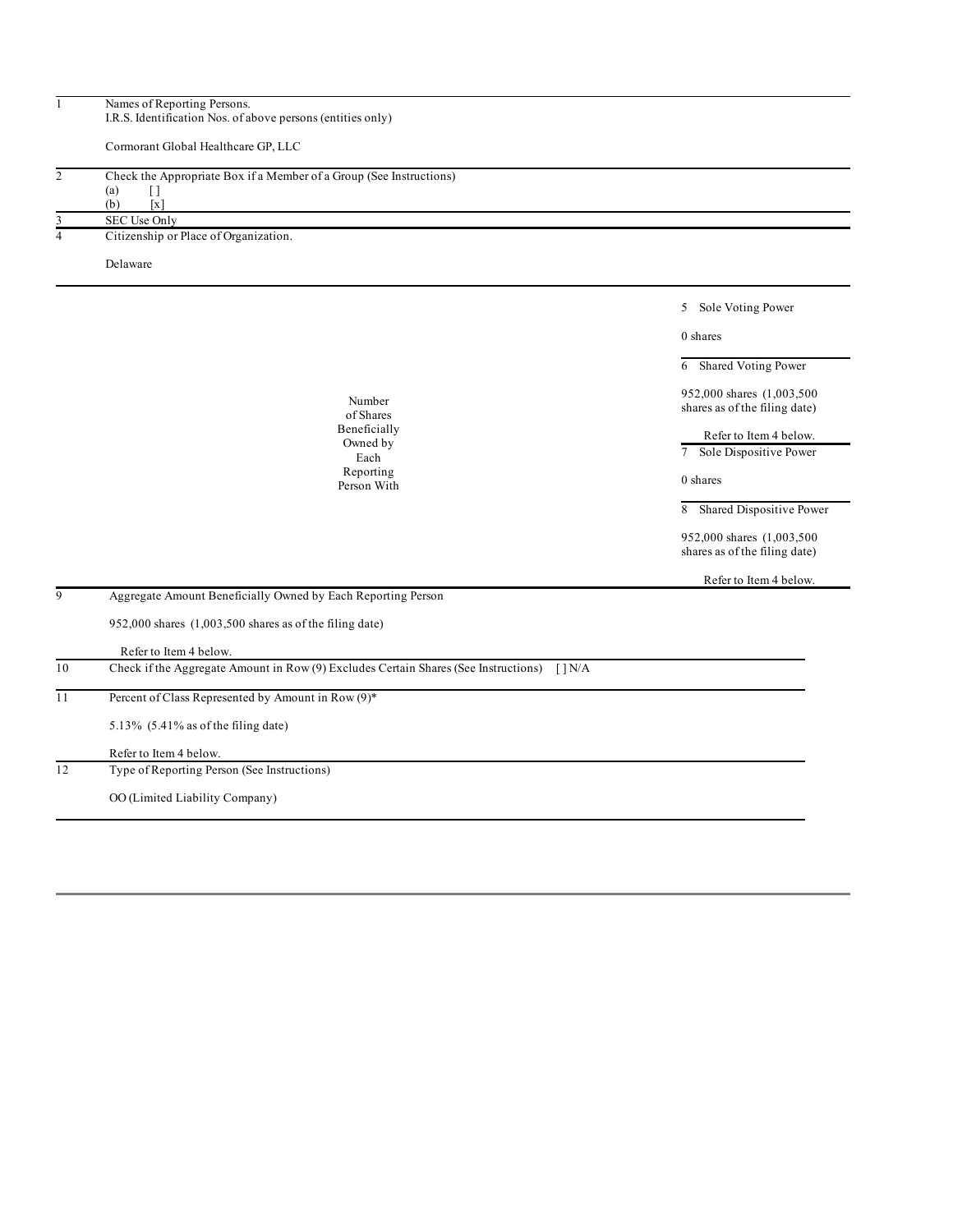| $\mathbbm{1}$  | Names of Reporting Persons.                                                                                      |                                                             |
|----------------|------------------------------------------------------------------------------------------------------------------|-------------------------------------------------------------|
|                | I.R.S. Identification Nos. of above persons (entities only)                                                      |                                                             |
|                | Cormorant Asset Management, LLC                                                                                  |                                                             |
| $\overline{c}$ | Check the Appropriate Box if a Member of a Group (See Instructions)                                              |                                                             |
|                | (a)<br>$[ \ ]$                                                                                                   |                                                             |
| 3              | (b)<br>$\left[ \mathbf{x}\right]$<br>SEC Use Only                                                                |                                                             |
| $\overline{4}$ | Citizenship or Place of Organization.                                                                            |                                                             |
|                | Delaware                                                                                                         |                                                             |
|                |                                                                                                                  |                                                             |
|                |                                                                                                                  | Sole Voting Power<br>5                                      |
|                |                                                                                                                  | 0 shares                                                    |
|                |                                                                                                                  | Shared Voting Power<br>6                                    |
|                |                                                                                                                  | 952,000 shares (1,003,500)                                  |
|                | Number<br>of Shares                                                                                              | shares as of the filing date)                               |
|                | Beneficially                                                                                                     | Refer to Item 4 below.                                      |
|                | Owned by<br>Each                                                                                                 | 7 <sup>7</sup><br>Sole Dispositive Power                    |
|                | Reporting                                                                                                        |                                                             |
|                | Person With                                                                                                      | 0 shares                                                    |
|                |                                                                                                                  | 8 Shared Dispositive Power                                  |
|                |                                                                                                                  | 952,000 shares (1,003,500)<br>shares as of the filing date) |
|                |                                                                                                                  | Refer to Item 4 below.                                      |
| 9              | Aggregate Amount Beneficially Owned by Each Reporting Person                                                     |                                                             |
|                | 952,000 shares (1,003,500 shares as of the filing date)                                                          |                                                             |
|                | Refer to Item 4 below.                                                                                           |                                                             |
| 10             | Check if the Aggregate Amount in Row (9) Excludes Certain Shares (See Instructions)<br>$\lceil \cdot \rceil N/A$ |                                                             |
| 11             | Percent of Class Represented by Amount in Row (9)*                                                               |                                                             |
|                | 5.13% $(5.41\%$ as of the filing date)                                                                           |                                                             |
|                | Refer to Item 4 below.                                                                                           |                                                             |
| 12             | Type of Reporting Person (See Instructions)                                                                      |                                                             |
|                | OO (Limited Liability Company)                                                                                   |                                                             |
|                |                                                                                                                  |                                                             |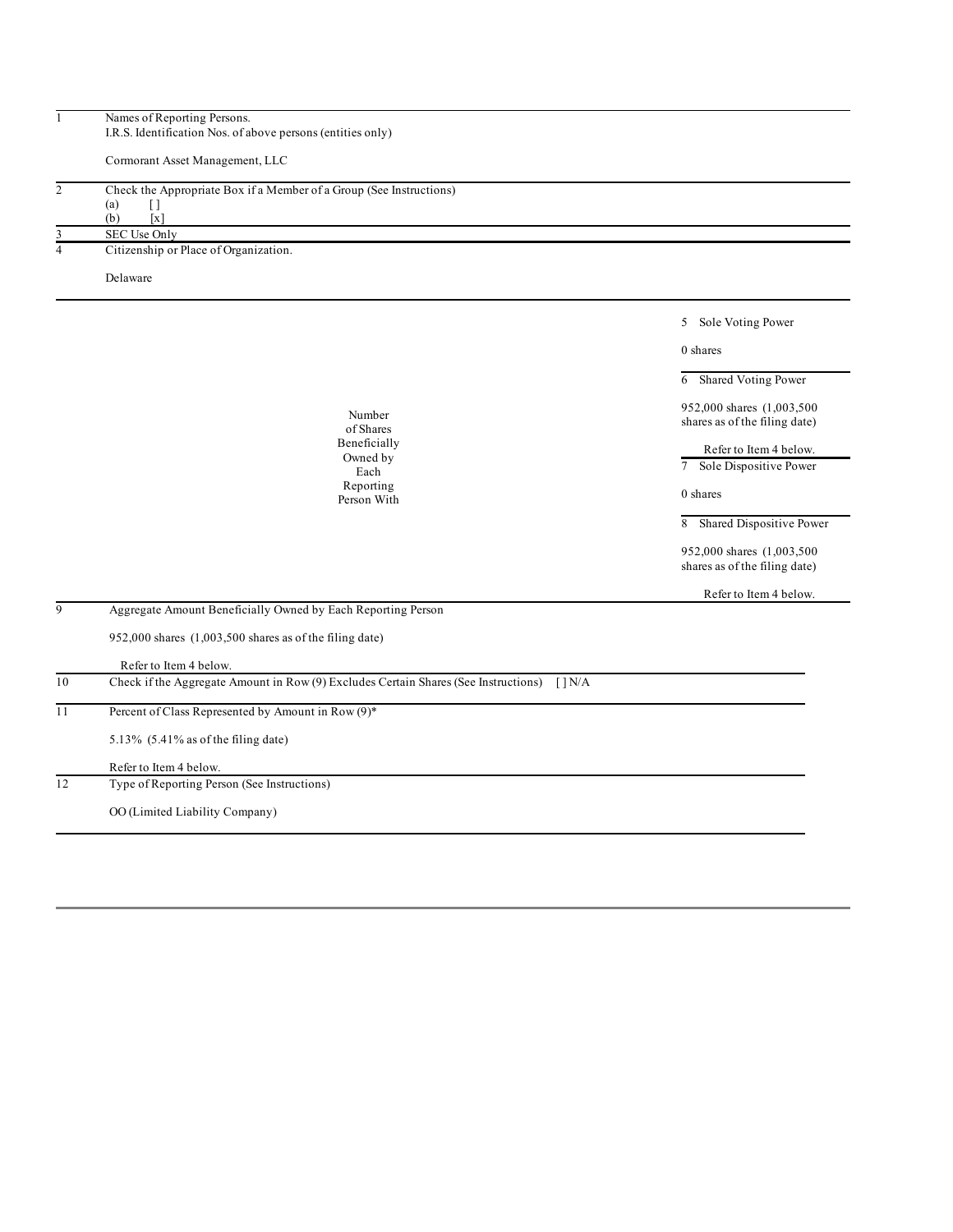| $\mathbf{1}$            | Names of Reporting Persons.<br>I.R.S. Identification Nos. of above persons (entities only) |                               |
|-------------------------|--------------------------------------------------------------------------------------------|-------------------------------|
|                         |                                                                                            |                               |
|                         | Bihua Chen                                                                                 |                               |
| $\overline{2}$          | Check the Appropriate Box if a Member of a Group (See Instructions)                        |                               |
|                         | (a)<br>$[ \ ]$<br>(b)<br>[x]                                                               |                               |
| 3                       | SEC Use Only                                                                               |                               |
| $\overline{\mathbf{4}}$ | Citizenship or Place of Organization.                                                      |                               |
|                         | <b>United States</b>                                                                       |                               |
|                         |                                                                                            |                               |
|                         |                                                                                            | 5 Sole Voting Power           |
|                         |                                                                                            | 0 shares                      |
|                         |                                                                                            | Shared Voting Power<br>6      |
|                         |                                                                                            | 952,000 shares (1,003,500)    |
|                         | Number<br>of Shares                                                                        | shares as of the filing date) |
|                         | Beneficially                                                                               | Refer to Item 4 below.        |
|                         | Owned by<br>Each                                                                           | 7 Sole Dispositive Power      |
|                         | Reporting<br>Person With                                                                   | 0 shares                      |
|                         |                                                                                            | 8 Shared Dispositive Power    |
|                         |                                                                                            | 952,000 shares (1,003,500     |
|                         |                                                                                            | shares as of the filing date) |
|                         |                                                                                            | Refer to Item 4 below.        |
| 9                       | Aggregate Amount Beneficially Owned by Each Reporting Person                               |                               |
|                         | 952,000 shares (1,003,500 shares as of the filing date)                                    |                               |
|                         | Refer to Item 4 below.                                                                     |                               |
| 10                      | Check if the Aggregate Amount in Row (9) Excludes Certain Shares (See Instructions) [] N/A |                               |
| 11                      | Percent of Class Represented by Amount in Row (9)*                                         |                               |
|                         | 5.13% (5.41% as of the filing date)                                                        |                               |
|                         | Refer to Item 4 below.                                                                     |                               |
| 12                      | Type of Reporting Person (See Instructions)                                                |                               |
|                         | IN (Individual)                                                                            |                               |
|                         |                                                                                            |                               |
|                         |                                                                                            |                               |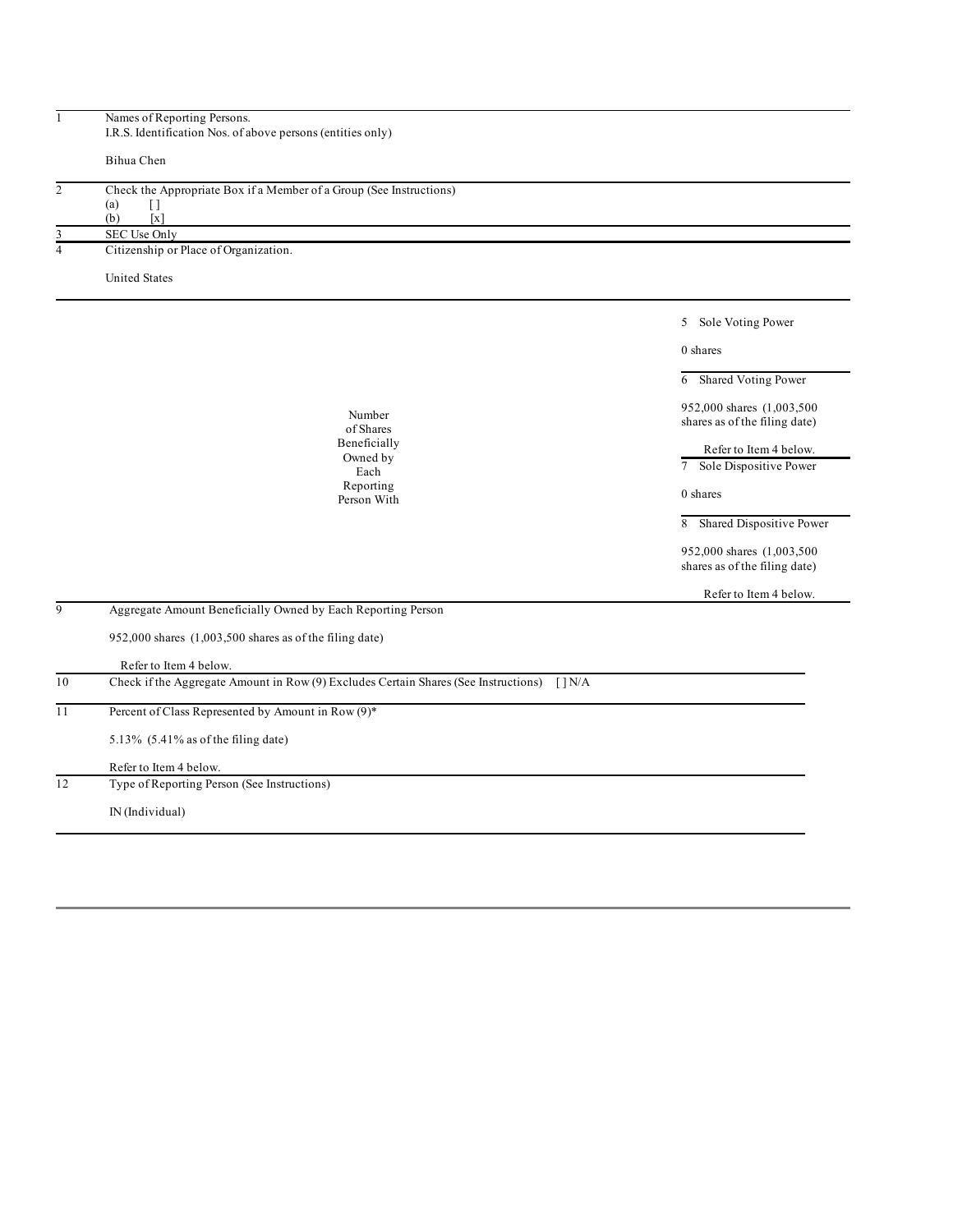### **Item 1.**

| (a)     | Name of Issuer<br>Ardelyx, Inc.                                                                                                                                                            |
|---------|--------------------------------------------------------------------------------------------------------------------------------------------------------------------------------------------|
| (b)     | Address of Issuer's Principal Executive Offices                                                                                                                                            |
|         | 34175 Ardenwood Blyd.<br>Fremont, California 94555                                                                                                                                         |
| Item 2. |                                                                                                                                                                                            |
| (a)     | Name of Person Filing<br>Cormorant Global Healthcare Master Fund, LP<br>Cormorant Global Healthcare GP, LLC<br>Cormorant Asset Management, LLC<br>Bihua Chen                               |
| (b)     | Address of Principal Business Office or, if none, Residence<br>100 High Street, Suite 1105<br>Boston, MA 02110                                                                             |
| (c)     | Citizenship                                                                                                                                                                                |
|         | Cormorant Global Healthcare Master Fund, LP - Cayman Islands<br>Cormorant Global Healthcare GP, LLC - Delaware<br>Cormorant Asset Management, LLC - Delaware<br>Bihua Chen - United States |
| (d)     | Title of Class of Securities<br>Common Stock                                                                                                                                               |
| (e)     | <b>CUSIP</b> Number<br>039697107                                                                                                                                                           |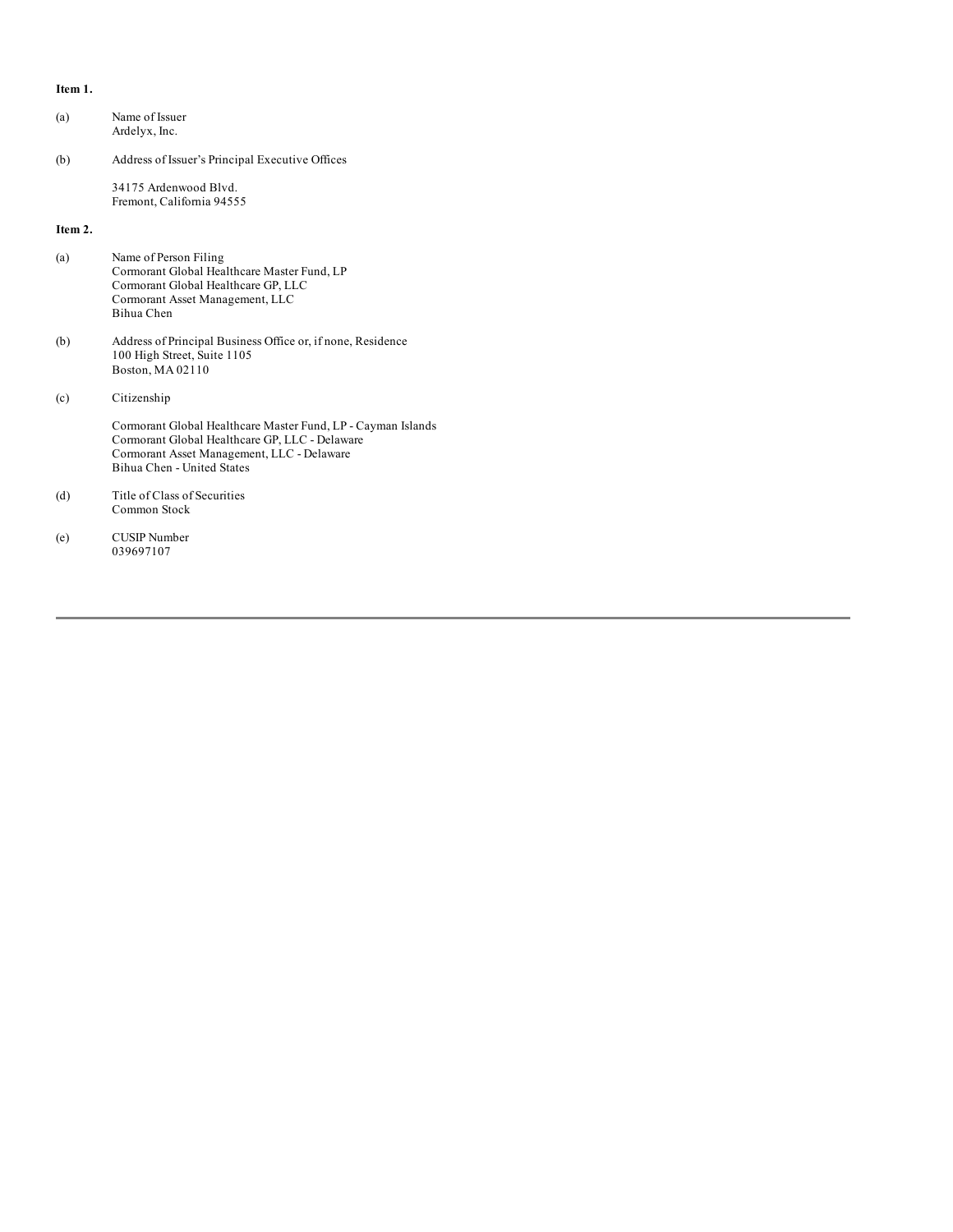#### Item 3. If this statement is filed pursuant to §§240.13d-1(b) or 240.13d-2(b) or (c), check whether the person filing is a:

(a) [ ] Broker or dealer registered under section 15 of the Act (15 U.S.C. 78o). (b)  $\boxed{\phantom{0}]}$  Bank as defined in section 3(a)(6) of the Act (15 U.S.C. 78c). (c)  $\boxed{\phantom{0}}$  Insurance Company as defined in Section 3(a)(19) of the Act (d) [ ] Investment company registered under section 8 of the Investment Company Act of 1940 (15 U.S.C. 80a-8). (e)  $\boxed{\phantom{0}}$  [ ] An investment adviser in accordance with §240.13d-1(b)(1)(ii)(E); (f)  $\qquad$  [ ] An employee benefit plan or endowment fund in accordance with §240.13d-1(b)(1)(ii)(F); (g)  $\begin{bmatrix} 1 \end{bmatrix}$  A parent holding company or control person in accordance with § 240.13d-1(b)(1)(ii)(G); (h) [ ] A savings associations as defined in Section 3(b) of the Federal Deposit Insurance Act (12 U.S.C. 1813); (i)  $[$  [  $]$  A church plan that is excluded from the definition of an investment company under section  $3(c)(14)$  of the Investment Company Act of 1940 (15 U.S.C. 80a-3); (j)  $\begin{bmatrix} ] & \text{A non-U.S. institution in accordance with §240.13d-1(b)(1)(ii)(J); \\ (k) & \text{[} \end{bmatrix}$  Group, in accordance with §240.13d-1(b)(1)(ii)(K). (k)  $\boxed{1}$  Group, in accordance with §240.13d-1(b)(1)(ii)(K).

#### **Item 4. Ownership\*\*\***

Provide the following information regarding the aggregate number and percentage of the class of securities of the issuer identified in Item 1.

(a) Amount Beneficially Owned\*\*\*

Cormorant Global Healthcare Master Fund, LP - 952,000 shares (1,003,500 shares as of the filing date) Cormorant Global Healthcare GP, LLC - 952,000 shares (1,003,500 shares as of the filing date) Cormorant Asset Management, LLC - 952,000 shares (1,003,500 shares as of the filing date) Bihua Chen - 952,000 shares (1,003,500 shares as of the filing date)

(b) Percent of Class Cormorant Global Healthcare Master Fund, LP - 5.13% (5.41% as of the filing date) Cormorant Global Healthcare GP, LLC - 5.13 % (5.41% as of the filing date) Cormorant Asset Management, LLC - 5.13% (5.41% as of the filing date) Bihua Chen - 5.13% (5.41% as of the filing date)

### (c) Number of shares as to which such person has:

- (i) sole power to vote or to direct the vote Cormorant Global Healthcare Master Fund, LP - 0 shares Cormorant Global Healthcare GP, LLC - 0 shares Cormorant Asset Management, LLC - 0 shares Bihua Chen - 0 shares
- (ii) shared power to vote or to direct the vote

Cormorant Global Healthcare Master Fund, LP - 952,000 shares (1,003,500 shares as of the filing date) Cormorant Global Healthcare GP, LLC - 952,000 shares (1,003,500 shares as of the filing date) Cormorant Asset Management, LLC - 952,000 shares (1,003,500 shares as of the filing date) Bihua Chen - 952,000 shares (1,003,500 shares as of the filing date)

- (iii) sole power to dispose or to direct the disposition of Cormorant Global Healthcare Master Fund, LP - 0 shares Cormorant Global Healthcare GP, LLC - 0 shares Cormorant Asset Management, LLC - 0 shares Bihua Chen - 0 shares
- (iv) shared power to dispose or to direct the disposition of

Cormorant Global Healthcare Master Fund, LP - 952,000 shares (1,003,500 shares as of the filing date) Cormorant Global Healthcare GP, LLC - 952,000 shares (1,003,500 shares as of the filing date) Cormorant Asset Management, LLC - 952,000 shares (1,003,500 shares as of the filing date) Bihua Chen - 952,000 shares (1,003,500 shares as of the filing date)

\*\*\* Shares reported herein represent shares that may be deemed beneficially owned by Cormorant Global Healthcare Master Fund, LP (the "Fund"). Cormorant Global Healthcare GP, LLC serves as the general partner of the Fund, and Cormorant Asset Management, LLC serves as the investment manager of the Fund. Bihua Chen serves as the managing member of Cormorant Global Healthcare GP, LLC and Cormorant Asset Management, LLC. Each of the Reporting Persons disclaims beneficial ownership of the shares reported herein except to the extent of its or his pecuniary interest therein.

### **Item 5. Ownership of Five Percent or Less of a Class**

If this statement is being filed to report the fact that as of the date hereof the reporting person has ceased to be the beneficial owner of more than five percent of the class of securities, check the following [ ].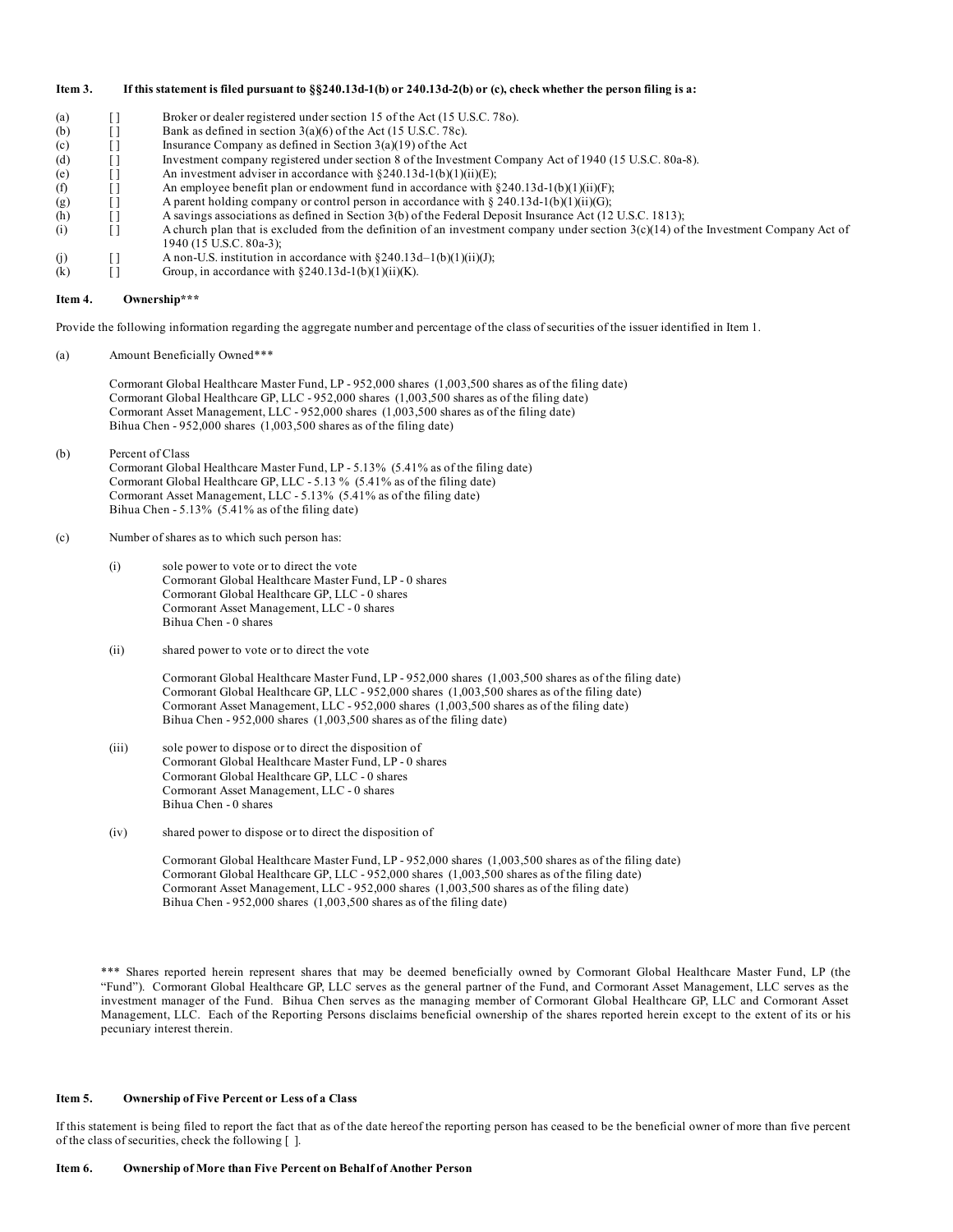Not applicable.

# Item 7. Identification and Classification of the Subsidiary Which Acquired the Security Being Reported on By the Parent Holding Company

Not applicable.

### **Item 8. Identification and Classification of Members of the Group**

Not applicable.

# **Item 9. Notice of Dissolution of Group**

Not applicable.

### **Item 10. Certification**

By signing below I certify that, to the best of my knowledge and belief, the securities referred to above were not acquired and are not held for the purpose of or with the effect of changing or influencing the control of the issuer of the securities and were not acquired and are not held in connection with or as a participant in any transaction having that purpose or effect.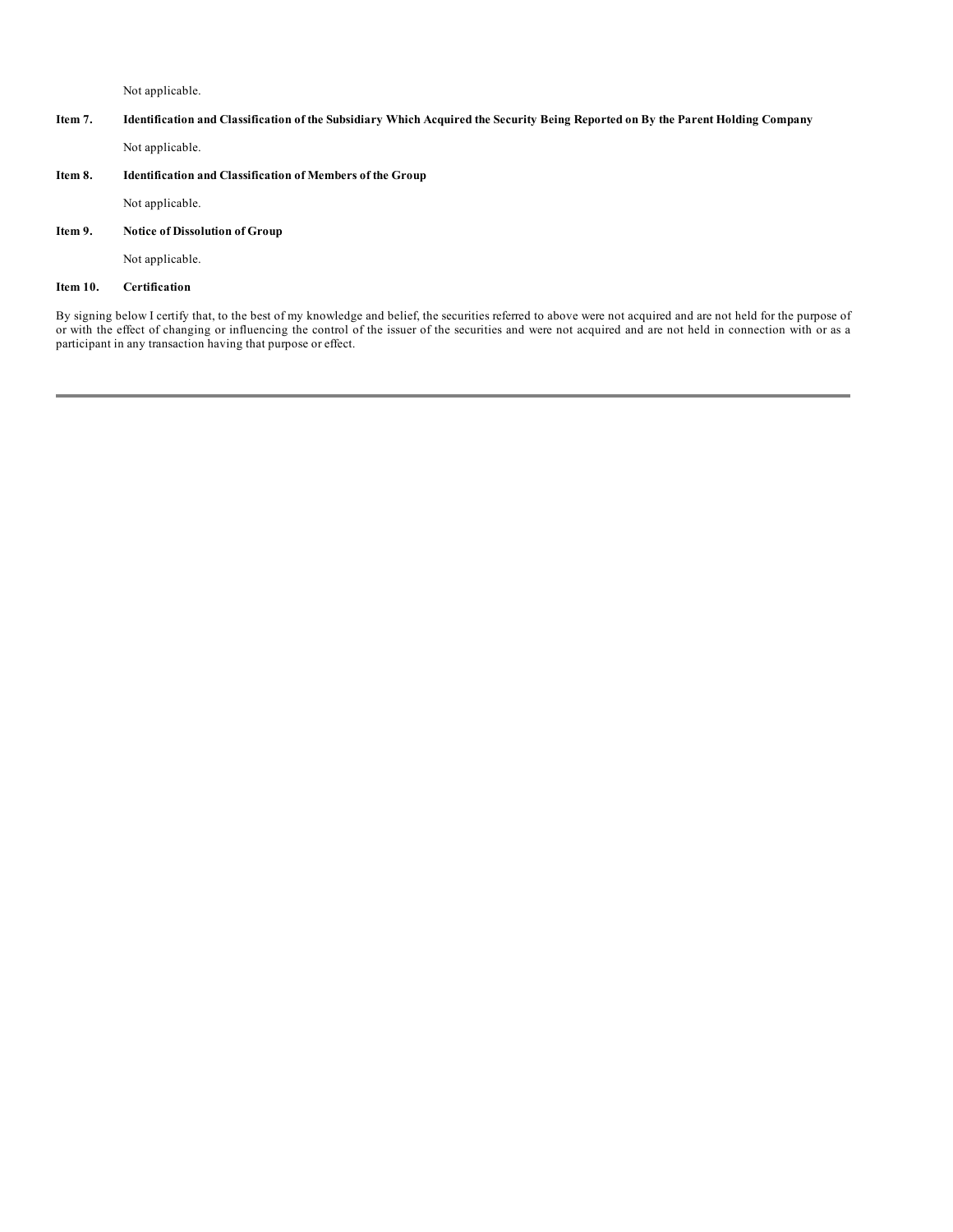## **SIGNATURE**

After reasonable inquiry and to the best of my knowledge and belief, I certify that the information set forth in this Statement is true, complete and correct.

December 31, 2014

CORMORANT GLOBAL HEALTHCARE MASTER FUND, LP By: Cormorant Global Healthcare GP, LLC its General Partner

By: /s/ Bihua Chen Bihua Chen, Managing Member

CORMORANT GLOBAL HEALTHCARE GP, LLC

By: /s/ Bihua Chen Bihua Chen, Managing Member

CORMORANT ASSET MANAGEMENT, LLC

By: /s/ Bihua Chen Bihua Chen, Managing Member

/s/ Bihua Chen